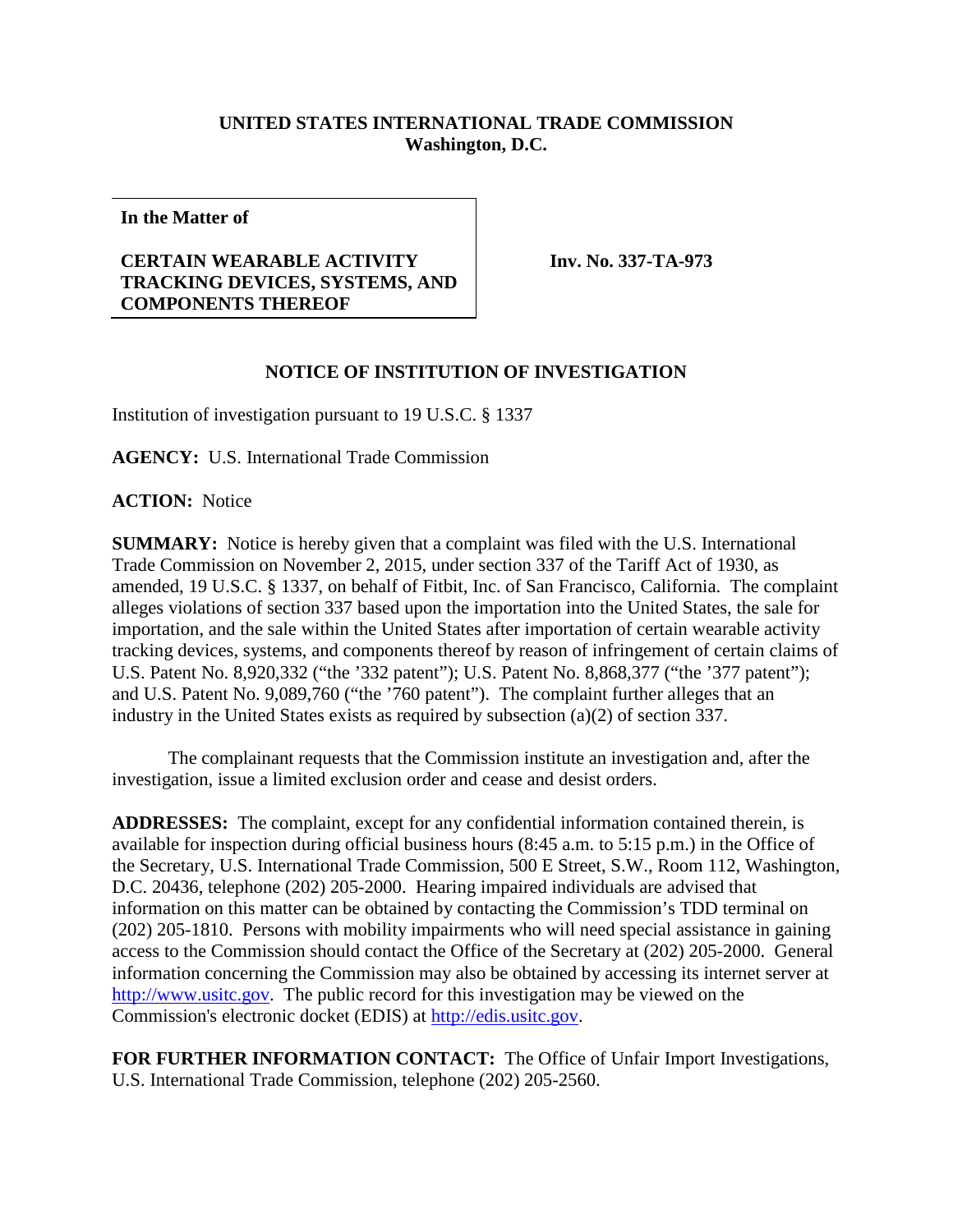**AUTHORITY:** The authority for institution of this investigation is contained in section 337 of the Tariff Act of 1930, as amended, and in section 210.10 of the Commission's Rules of Practice and Procedure, 19 C.F.R. § 210.10 (2015).

**SCOPE OF INVESTIGATION:** Having considered the complaint, the U.S. International Trade Commission, on December 1, 2015, **ORDERED THAT** –

(1) Pursuant to subsection (b) of section 337 of the Tariff Act of 1930, as amended, an investigation be instituted to determine whether there is a violation of subsection  $(a)(1)(B)$  of section 337 in the importation into the United States, the sale for importation, or the sale within the United States after importation of certain wearable activity tracking devices, systems, and components thereof by reason of infringement of one or more of claims 1, 4, 5, and 13-17 of the '332 patent; claims 1-4, 7-11, 16, 25, 27, and 28 of the '377 patent; claims 1-15 and 18-21 of the '760 patent, and whether an industry in the United States exists as required by subsection (a)(2) of section 337;

(2) For the purpose of the investigation so instituted, the following are hereby named as parties upon which this notice of investigation shall be served:

(a) The complainant is:

Fitbit, Inc. 405 Howard Street San Francisco, CA 94105

(b) The respondents are the following entities alleged to be in violation of section 337, and are the parties upon which the complaint is to be served:

> AliphCom d/b/a Jawbone 99 Rhode Island Street 3rd Floor San Francisco, CA 94103

BodyMedia, Inc. Union Trust Building 501 Grant Street, Suite 1075 Pittsburgh, PA 15219

(c) The Office of Unfair Import Investigations, U.S. International Trade Commission, 500 E Street, S.W., Suite 401, Washington, D.C. 20436; and

(3) For the investigation so instituted, the Chief Administrative Law Judge, U.S. International Trade Commission, shall designate the presiding Administrative Law Judge.

Responses to the complaint and the notice of investigation must be submitted by the named respondents in accordance with section 210.13 of the Commission's Rules of Practice and